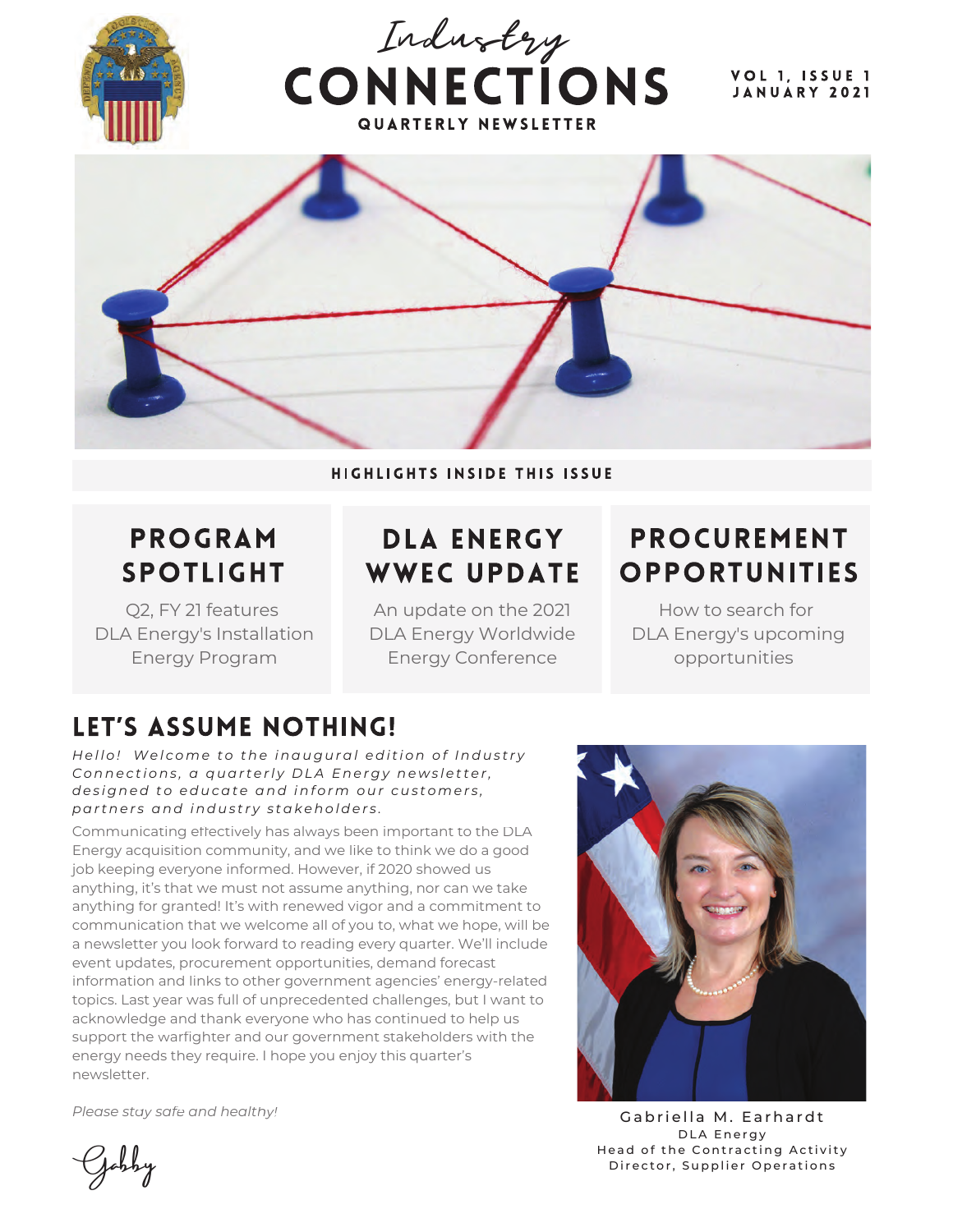

# PROGRAM SPOTLIGHT Q2 FY21 featuring<br>DLA ENERGY INSTALLATION ENERGY

*Every quarter, Industry Connections will highlight how a DLA Energy business unit is supporting the warfighter and its whole of government customers. This quarter, Installation Energy is in the Spotlight.*

Installation Energy provides acquisition support for facility energy commodities and services including energy savings performance contracts and large-scale renewable energy project development, natural gas, coal and electricity.

"We have a unique mission with a really diverse portfolio," said Installation Energy Director Pam Griffith. "We don't buy petroleum products like most of the other business units, so that really sets us apart."

Installation Energy has a contract portfolio that includes more than \$4.9 billion in awarded contracts supporting more than 200 Department of Defense and whole of government customers.

"We're considered a 'whole of government procurement solution' for electricity and natural gas supply," she said. "That means we not only support the warfighter's energy needs, but we also provide a cost-effective contract solution for energy support to federal civilian agencies."

The business unit originally only procured coal and natural gas for military installations. In the 1990s, they added electricity and energy savings performance contracts, and then began supporting the military services with their renewable energy projects.

Griffith points to her dedicated staff as the reason the business unit continues to add missions to their portfolio.

#### **BUILDING STRONGER PARTNERSHIPS WITH INDUSTRY**

*Get to know the DLA Energy Supplier Advocates and how they are helping industry connect during these unprecedented times.*

Two DLA Energy Supplier Advocates are here to help connect industry partners with DLA Energy subject matter experts; Susan Lowe and Ashleigh Johnson.

Susan started with DLA Energy in 2007, and Ashleigh started shortly thereafter, in 2008. For the past 12 years, Ashleigh has specialized in industry and government contracting and brings public relations and customer service expertise to the position. Susan brings a tremendous amount of public affairs, communications and customer service experience to the table.

The Supplier Advocate position was established to help maintain strong relationships with existing industry partners and *build new relationships with perspective partners.*

Susan & Ashleigh manage every aspect of industry engagements, from fielding meeting requests to coordinating the logistics. They coordinate and host pre-proposal and post-award conferences; mini industry days; are the leads for the DLA Energy Worldwide Energy Conference, the command's premiere event, and build strong working relationships with current and potential vendors.

Please contact the team with questions at energy.industryengagement@dla.mil and visit the industry engagement webpage at www.dla.mil/energy/business/ industryengagement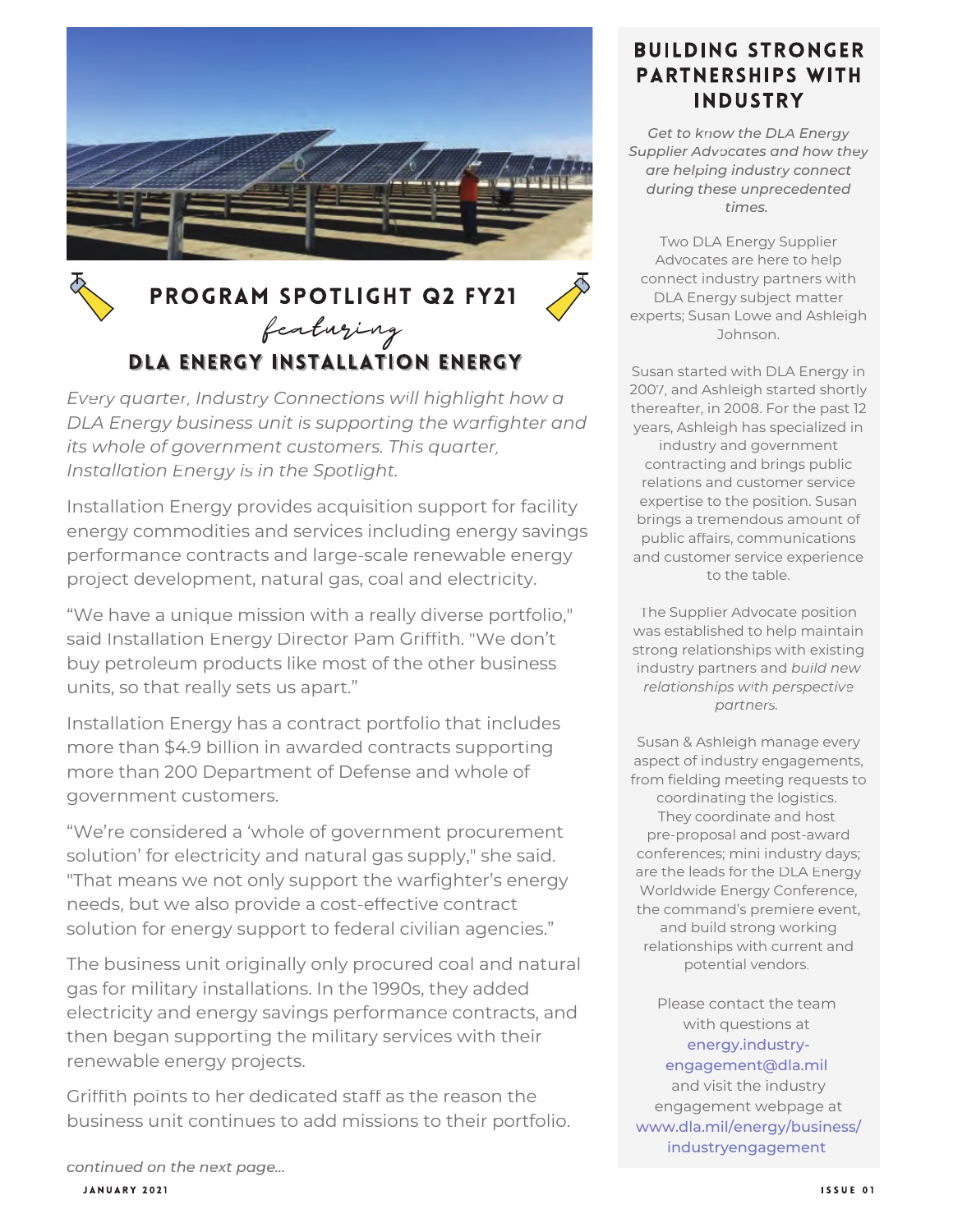"I don't think you grow and succeed like we have without a dedicated team of professionals," she said. Our folks are experts in the non-petroleum energy world and they love new challenges."

Currently, the Installation Energy team is working closely with the Office of the Deputy Secretary of Defense for Energy and the Air Force on market research for a DoD fixed-site micro-reactor pilot program to provide energy resilience for critical infrastructure at a DoD facility by December 2027.

Griffith said she is looking forward to the new challenges that await her team in 2021.

#### **HOW TO SEARCH FOR DLA ENERGY'S** UPCOMING OPPORTUNITIES

Active solicitations can be found on the **beta.SAM.gov** website by searching "Contract Opportunities" for the DoDAAC that applies to your program of interest. Below is a list of DLA Energy DoDAACs according to their business unit.

| <b>DoDAAC</b> | <b>DLA Energy Business Unit</b>                 |
|---------------|-------------------------------------------------|
| SP0600        | <b>Utility Services</b>                         |
| <b>SPE601</b> | <b>Aerospace Energy</b>                         |
| <b>SPE602</b> | <b>Bulk Petroleum Product</b>                   |
| <b>SPE603</b> | <b>Bulk Petroleum Services</b>                  |
| <b>SPE604</b> | Installation Energy, ESPC and Renewables        |
| <b>SPE605</b> | Direct Delivery Fuels - Posts, Camps & Stations |
| <b>SPE607</b> | Direct Delivery Fuels - Into Plane              |
| <b>SPE608</b> | <b>Direct Delivery Fuels - Bunkers</b>          |

For additional information on a specific program, visit: https://www.dla.mil/Energy/Offers/

#### DLA ENERGY'S SMALL BUSINESS CORNER

What can the DLA Small Business Office do for you?

The DLA Small Business Office can help small businesses get started working with DLA Energy, understand what DLA Energy buys, and what DLA Energy applications are necessary to do business with the agency.

Please visit the DLA Small Business webpage for more information on how they can assist your small business! https://www.dla.mil/SmallBusiness/





*DLA Energy issues its solicitations through the government point of entry beta.SAM.gov website.*

*Vendors should be suspicious of any solicitations not publicized on beta.SAM.gov.*